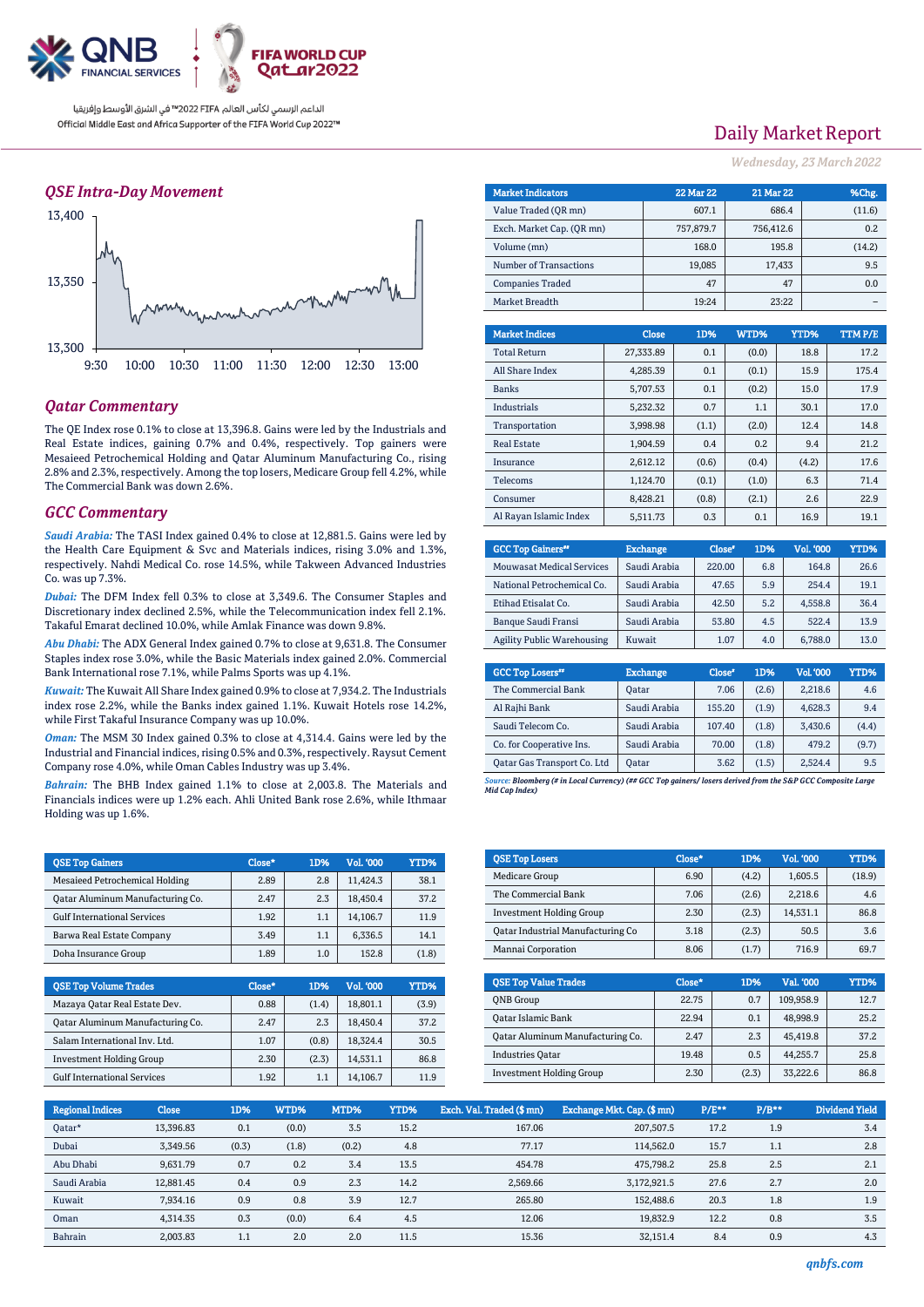

# Daily Market Report

*Wednesday, 23 March2022*

*Source: Bloomberg, Qatar Stock Exchange, Tadawul, Muscat Securities Market and Dubai Financial Market (\*\* TTM; \* Value traded (\$ mn) do not include special trades, if any)*

#### *Qatar Market Commentary*

- The QE Index rose 0.1% to close at 13,396.8. The Industrials and Real Estate indices led the gains. The index rose on the back of buying support from GCC, Arab and Foreign shareholders despite selling pressure from Qatari shareholders.
- Mesaieed Petrochemical Holding and Qatar Aluminum Manufacturing Co. were the top gainers, rising 2.8% and 2.3%, respectively. Among the top losers, Medicare Group fell 4.2%, while The Commercial Bank was down 2.6%.
- Volume of shares traded on Tuesday fell by 14.2% to 168mn from 195.8mn on Monday. Further, as compared to the 30-day moving average of 295.1mn, volume for the day was 43.1% lower. Mazaya Qatar Real Estate Dev. and Qatar Aluminum Manufacturing Co. were the most active stocks, contributing 11.2% and 11% to the total volume, respectively.

| <b>Overall Activity</b>        | Buy %* | Sell %* | Net (QR)          |
|--------------------------------|--------|---------|-------------------|
| Qatari Individuals             | 31.30% | 35.85%  | (27,669,279.4)    |
| <b>Oatari Institutions</b>     | 18.22% | 34.28%  | (97,507,621.1)    |
| Oatari                         | 49.51% | 70.13%  | (125, 176, 900.5) |
| <b>GCC</b> Individuals         | 1.05%  | 0.86%   | 1,146,569.0       |
| <b>GCC</b> Institutions        | 4.47%  | 3.39%   | 6,604,100.3       |
| GCC                            | 5.52%  | 4,25%   | 7.750.669.3       |
| Arab Individuals               | 11.27% | 9.79%   | 9,017,207.8       |
| Arab Institutions              | 0.00%  | 0.00%   |                   |
| Arab                           | 11.27% | 9.79%   | 9,017,207.8       |
| Foreigners Individuals         | 2.10%  | 2.14%   | (282, 708.8)      |
| <b>Foreigners Institutions</b> | 31.60% | 13.69%  | 108,691,732.1     |
| Foreigners                     | 33.69% | 15.84%  | 108.409.023.4     |

*Source: Qatar Stock Exchange (\*as a % of traded value)*

### *Ratings, Earnings Releases, Global Economic Data and Earnings Calendar*

#### Ratings Updates

| <b>Company</b>                                                                                 | Agency | Market | 'vpe*                                              | <b>Old Rating</b> | <b>New Rating</b> | <b>Rating Change</b> | Outlook  | Outlook Change           |
|------------------------------------------------------------------------------------------------|--------|--------|----------------------------------------------------|-------------------|-------------------|----------------------|----------|--------------------------|
| DAMAC Properties Dubai Co.                                                                     | $S\&P$ | Dubai  | LT Local Issuer Credit/LT<br>Foreign Issuer Credit | B/B               | $B+/B+$           |                      | Positive | $\overline{\phantom{a}}$ |
| Connect Maria program Discussions (* 1700 - 1300 Tann Dating, FCD - Financial Ctronath Datina) |        |        |                                                    |                   |                   |                      |          |                          |

*Source: News reports, Bloomberg (\* LTR – Long Term Rating, FSR- Financial Strength Rating)*

#### Earnings Releases

| Company                                 | <b>Market</b> | <b>Currency</b> | Revenue (mn)<br>402021 | % Change<br>YoY | <b>Operating Profit</b><br>$(mn)$ 402021 | % Change<br>YoY          | <b>Net Profit</b><br>$(mn)$ 4Q2021 | % Change YoY |
|-----------------------------------------|---------------|-----------------|------------------------|-----------------|------------------------------------------|--------------------------|------------------------------------|--------------|
| Dallah Healthcare Co.*                  | Saudi Arabia  | <b>SR</b>       | 2.105.0                | 59.7%           | 365.0                                    | 87.2%                    | 275.0                              | 103.7%       |
| Saudi Fisheries Co.*                    | Saudi Arabia  | <b>SR</b>       | 47.6                   | 16.2%           | (30.8)                                   | N/A                      | (34.2)                             | N/A          |
| Tabuk Cement Co.*                       | Saudi Arabia  | <b>SR</b>       | 228.5                  | $-17.3%$        | 34.8                                     | -34.5%                   | 17.8                               | $-65.6%$     |
| Gulf General Cooperative Insurance Co.* | Saudi Arabia  | <b>SR</b>       | 296.8                  | $-7.5%$         | $\overline{\phantom{a}}$                 | $\overline{\phantom{a}}$ | (84.1)                             | N/A          |
| International Holdings Co.*             | Abu Dhabi     | <b>AED</b>      | 28.562.5               | 305.3%          | $\overline{\phantom{a}}$                 | $\overline{\phantom{a}}$ | 7.338.7                            | 155.8%       |
| ARAM Group*                             | Abu Dhabi     | <b>AED</b>      | 9.7                    | $-7.7%$         | $\overline{\phantom{a}}$                 | $\overline{\phantom{a}}$ | (28.5)                             | N/A          |

*Source: Company data, DFM, ADX, MSM, TASI, BHB. (\*Financial for FY2021)*

#### Global Economic Data

| Date  | <b>Market</b> | <b>Source</b>                              | <b>Indicator</b>                   | Period | <b>Actual</b>     | <b>Consensus</b>         | <b>Previous</b>   |
|-------|---------------|--------------------------------------------|------------------------------------|--------|-------------------|--------------------------|-------------------|
| 03/22 | <b>US</b>     | Richmond Fed                               | Richmond Fed Manufact, Index       | Mar    | 13                | $\overline{c}$           |                   |
| 03/22 | <b>UK</b>     | <b>UK Office for National Statistics</b>   | <b>Public Finances (PSNCR)</b>     | Feb    | 2.5 <sub>b</sub>  | $- -$                    | $-22.0b$          |
| 03/22 | <b>UK</b>     | UK Office for National Statistics          | <b>Public Sector Net Borrowing</b> | Feb    | 12.3 <sub>b</sub> | 8.4b                     | $-7.8b$           |
| 03/22 | <b>UK</b>     | UK Office for National Statistics          | <b>PSNB</b> ex Banking Groups      | Feb    | 13.1 <sub>b</sub> | 8.1 <sub>b</sub>         | $-7.1b$           |
| 03/22 | <b>UK</b>     | <b>Confederation of British Industries</b> | <b>CBI Trends Total Orders</b>     | Mar    | 26                | 16                       | 20                |
| 03/22 | <b>UK</b>     | <b>Confederation of British Industries</b> | <b>CBI Trends Selling Prices</b>   | Mar    | 80                | 79                       | 77                |
| 03/22 | EU            | Eurostat                                   | <b>Construction Output MoM</b>     | Jan    | 3.90%             | $- -$                    | $-1.50%$          |
| 03/22 | EU            | Eurostat                                   | <b>Construction Output YoY</b>     | Jan    | 4.10%             | $\overline{\phantom{a}}$ | 0.20%             |
| 03/22 | EU            | European Central Bank                      | <b>ECB Current Account SA</b>      | Jan    | 22.6 <sub>b</sub> | $- -$                    | 22.6 <sub>b</sub> |

*Source: Bloomberg (s.a. = seasonally adjusted; n.s.a. = non-seasonally adjusted; w.d.a. = working day adjusted)*

#### Earnings Calendar

| Tickers                                                                                                                                                                                                                                                  | Company Name        | Date of reporting 402021 results | No. of days remaining | <b>Status</b> |
|----------------------------------------------------------------------------------------------------------------------------------------------------------------------------------------------------------------------------------------------------------|---------------------|----------------------------------|-----------------------|---------------|
| ZHCD<br><b><i><u>Property Contract Contract Contract Contract Contract Contract Contract Contract Contract Contract Contract Contract Contract Contract Contract Contract Contract Contract Contract Contract Contract Contract Contract Con</u></i></b> | Zad Holding Company | 23-Mar-22                        |                       | Due           |
| <b>ERES</b>                                                                                                                                                                                                                                              | Ezdan Holding Group | 28-Mar-22                        |                       | Due           |

*Source: QSE*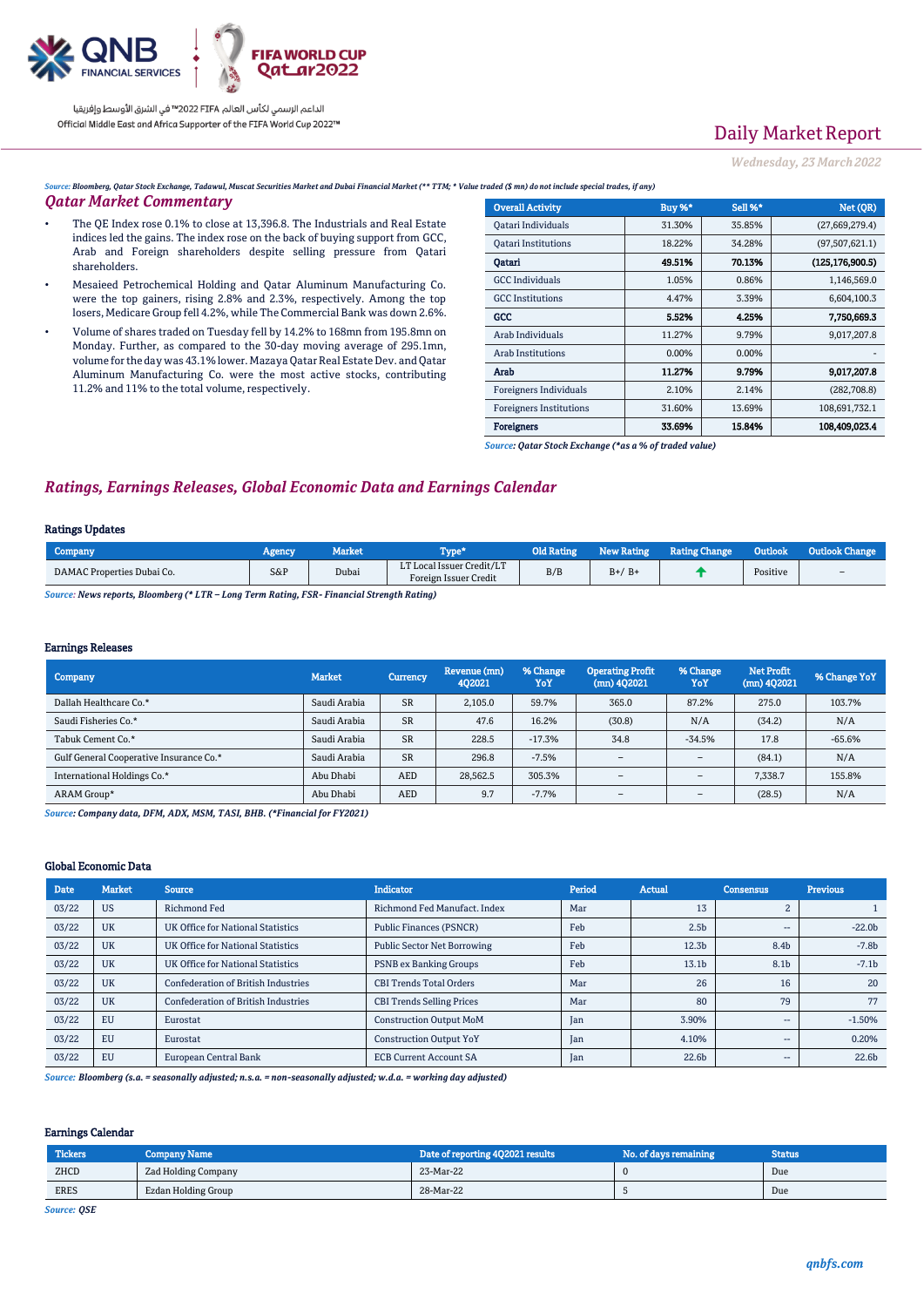

### *Qatar*

- Additional disclosure for Baladna Acquiring 5% share in Juhayna Food Industries (Egypt) – The purchase was made through a series of transactions, the first was on July 13, 2021 and as of March 6, 2022 Baladna reached a 5% stake in Juhayna, accordingly, the total number of shares purchased at Juhayna as of the date of disclosure was 47,116,563 shares, for a total amount of QR67,084,980. (QSE)
- Capital Intelligence reaffirms QIBK's Long Term Rating at A+ with stable outlook – Qatar Islamic Bank (QIBK) has reconfirmed its ongoing positive rating with Capital Intelligence (CI) Ratings yesterday announcing the Bank's Long-Term and Short-Term Ratings of 'A+', and 'A1' respectively, with a stable outlook. Capital Intelligence's Credit Rating Report reaffirmed QIBK's strong franchise and market position, with 49 percent of total assets of listed Islamic banks in Qatar. QIBK continues to be the largest Islamic bank in Qatar, with good liquidity and funding profile, and robust capitalization, in addition to having solid and stable asset quality with strong loss absorption capacity, and strong and consistent profitability, despite the drop in oil prices, and the economic impacts of the pandemic. The report also stated that QIB continues to have robust capitalization in a well-capitalized Qatari banking system, in addition the non-performing financing (NPF) ratio remained moderate over the last seven years, and among the lowest of its peer group. The report also said that QIB's profitability is strong, and its earnings quality is good, with the Bank posting consistent results. CI added that QIB's profitability was better than sector average, supported by the Bank's broadly stable net financing margins (NFMs), which remained above average, and continued efficiency gains. (Peninsula Qatar)
- Alkhaleej Takaful Insurance approves the resolutions of the Ordinary General Assembly - Alkhaleej Takaful Insurance Company announced the results of the Ordinary General Assembly meeting held on Tuesday 22/3/2022 and approved the following: 1) Hearing Board of Director's Report about the company's activities and financial position for the year ending 31.12.2021 and the future plan of the company. 2) Hearing and approving Auditors Report about company's financial statements for the year ending 31.12. 2021. 3) Hearing the Shari'ah's Authority Report on the activities for the financial year 2021. 4) Discussing and approving the balance sheet of the company and accounts of profits & losses for the fiscal year ending 31.12. 2021 and approving the BOD recommendation to distribute 7.5% cash dividends to shareholders. 5) Discharging the BOD the responsibility of fiscal year 2021 & determining their remuneration. 6) Approving the governance report of the company for the year 2021. 7. Appointing the External Auditor for the year 2022 & determining their fees (KPMG). (QSE)
- Qatar First Bank postponed its EGM to March 23 due to lack of quorum – Qatar First Bank announced that due to non-legal quorum for the EGM on 22/03/2022, therefore, it has been decided to postpone the meeting to 23/03/2022, 04:30PM. (QSE)
- Qatar's February consumer prices rises 3.99% YoY Qatar's consumer prices rose 3.99% YoY in February versus +4.16% in January, according to the Qatar Ministry of Development Planning and Statistics; while consumer prices rose 0.26% MoM versus +0.97% in January. (Bloomberg)
- Minister of Justice: Qatar issued QR9bn arbitral awards, developing its judicial system - Qatar is moving forward in developing its judicial and arbitration systems according to the best international standards, while about QR9bn worth of arbitral awards have been issued in the country in the past two years, Minister of Justice HE Masoud bin Mohamed Al Ameri said yesterday at the opening of the 4th World Conference on International Arbitration being held under the patronage of the Prime Minister and Minister of Interior HE Sheikh Khalid bin Khalifa bin Abdulaziz Al Thani. The two day conference which was organized by the Qatar International Centre for Conciliation and Arbitration (QICCA) at Qatar Chamber (QC) coincided with the announcement of QICCA's new rules for conciliation and arbitration which are set to be issued in April, and the 5th anniversary of the issuance of Qatar's Arbitration Law. QC and QICCA Chairman Sheikh Khalifa bin Jassim Al Thani, QC's First Vice-Chairman Mohammed bin Ahmed bin Towar Al Kuwari, and QICCA Board

## Daily Market Report

*Wednesday, 23 March2022*

Member for International Relations Dr Sheikh Thani bin Ali Al Thani were also present during the event, in addition to a crowd of senior experts, international arbitrators and lawyers from Qatar and other countries. (Peninsula Qatar)

- Vodafone Qatar launches Wi-Fi Guarantee for GigaHome internet services – Vodafone Qatar has launched its new Wi-Fi Guarantee as part of its GigaHome internet services, which guarantees Wi-Fi access for customers across their entire home. The service, starting at only QR10, is powered by Vodafone's new GigaHub, which comes with the latest Wi-Fi 6 technology. Wi-Fi Guarantee comes in response to an increased reliance on home internet connectivity, following a surge in remote work and study and the digital transformation of the home, as a result of the COVID-19 pandemic. Vodafone's network will enable consumers to connect to the internet from the comfort of anywhere within their home. (Peninsula Qatar)
- QICCA to issue new rules in April, arbitration usage to rise in Qatar The Qatar International Centre for Conciliation and Arbitration (QICCA) at Qatar Chamber (QC) is set to issue its new rules in April, amid a growing demand for arbitration usage in Qatar, QICCA Board Member for International Relations Dr. Sheikh Thani bin Ali Al Thani said yesterday. Sheikh Thani, who inaugurated the panel discussions for the two-day 4th World Conference on International Arbitration, said that QICCA's new rules of conciliation and arbitration which will be issued in April, correspond with the latest international standards, trends and best practices in the field of international arbitration. He said Qatar has strived to establish an integrated system for inter-national commercial arbitration, from the issuance of Law No.13 of 1990 on the Civil and Commercial Procedures, followed by Qatar's accession to the New York Convention on the Recognition and Enforcement of Foreign Arbitral Awards 1958 in 2003, the adoption of the new version of UNCITRAL Rules in 2010, and the issuance of Qatar's Arbitration Law in 2017.Sheikh Thani stressed that QICCA, which has become the first destination for arbitration in Qatar, has issued over 40 arbitration cases with a value of nearly QR2bn in 2021. (Peninsula Qatar)
- Qatar, GGGI partner for green growth and sustainable development The Global Green Growth Institute (GGGI) will support Qatar to reach its goal of lowering greenhouse gas emissions by 25 percent by 2030. Speaking to The Peninsula in an interview, Director-General of GGGI, Dr. Frank Rijsberman, said that the Seoul headquartered institute aims to help Qatar become a circular economy that will enable the country to achieve the objectives of green growth and sustainable development. The GGGI is a treaty-based international, inter-governmental organization dedicated to supporting and promoting strong, inclusive and sustainable economic growth in developing countries and emerging economies. According to the Director-General, the Middle East region is more vulnerable to the climate change than other regions and one of the ways to address this challenge is to become a circular economy. A circular economy means that all the waste in the country is recycled or reused. "If it becomes two degrees hotter on average in the world, it could become four degrees hotter here. So this is actually an area that is very vulnerable to climate change, and there are many things we could do together. We have agreed to start to work on what we call a circular economy. It means trying not to have a lot of waste in society, whether it's food waste or plastic waste. The waste is recycled in a circular economy" he said. "So our goal would be that if we work on this together, hope-fully the government could adopt policies that make it possible for private investors like agriculture companies to tackle the problem of waste," Dr. Frank Rijsberman added. (Peninsula Qatar)
- Qatar and Swiss Federal Council ink new agreement The Government of Qatar, represented by the Ministry of Finance has signed Memorandum of Understanding (MOU) with the Swiss Federal Council, represented by the Federal Department of Finance, to form a Joint Commission on financial and economic areas for the development of relations between the two countries of mutual concern for the benefit of the two friendly peoples. The MuU was signed by Minister of Finance HE Ali bin Ahmed Al Kuwari and HE Ueli Maurer Head of the Federal Department of Finance. Ali bin Ahmed Al Kuwari welcomed the agreement and said: "The MoU signed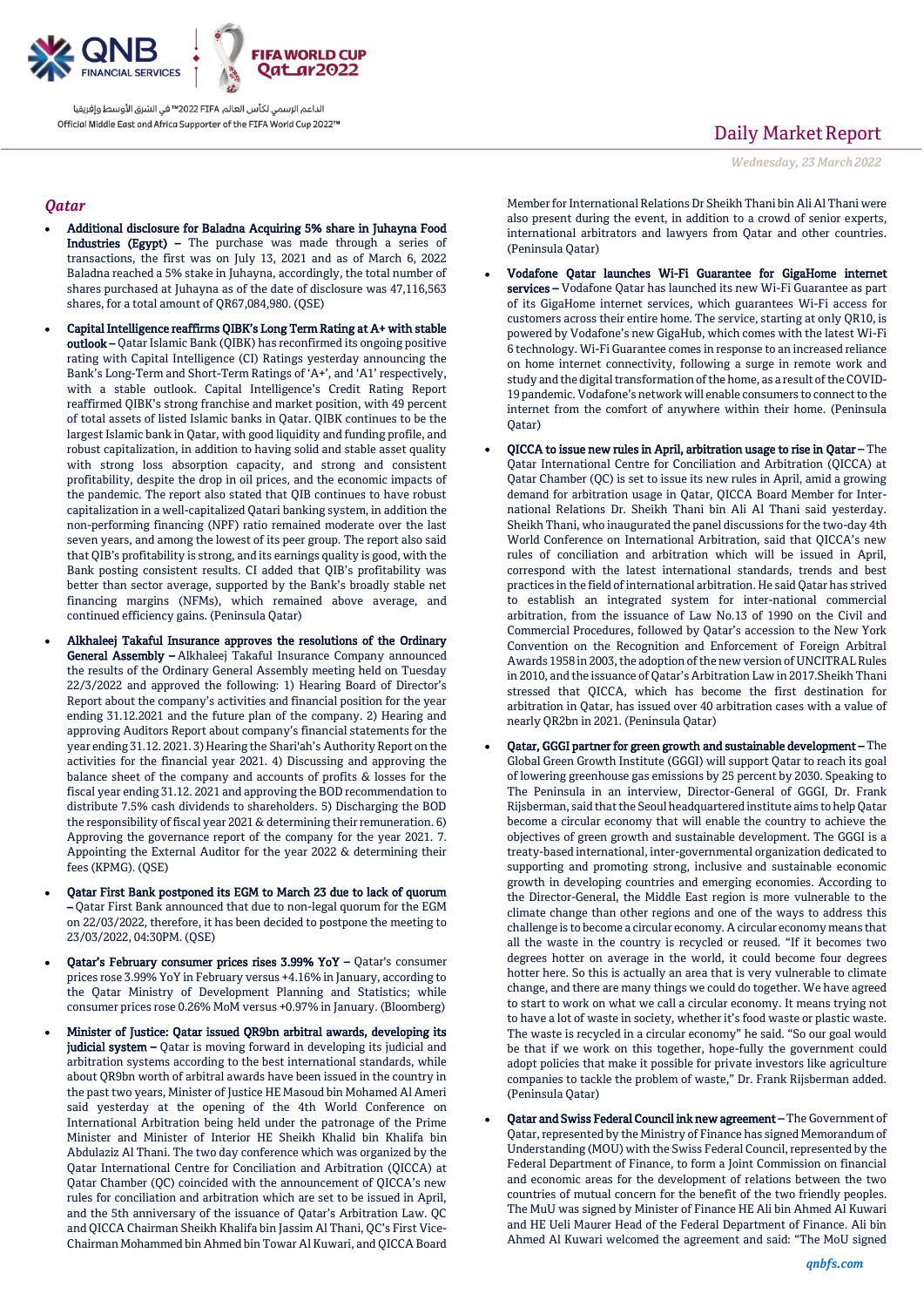

today is part of Qatar's ongoing initiatives to continuously improve its business and desiring to promote and strengthen bilateral relations between the two countries in the areas of financial and economic areas for mutual benefit. (Peninsula Qatar)

- QNB Group launches High Potential Talent Program QNB Group joined forces with Harvard Business Publishing (HPB) to launch a four month High Potential Talent Program for the Bank's managers. This program, which started on February 4, 2022, is designed to equip high potential leaders with the skills and knowledge necessary to deliver the crucial leadership accomplishments expected from senior managers at QNB Group. This program comes within the framework of QNB Group's strategy to develop future leaders in the bank in a way that enhances human development as one of the pillars of the Group's vision. Participants will have access to key HBP online management modules, which will be complimented with face-to-face workshops where they will learn to apply their new skills in the workplace. The curriculum will balance formal learning with self-reflection and the completion of relevant on-the-job assignments. Participants will learn to produce key work outputs including a Delegation Matrix, an improved Process, a Meeting Action and a Business Case for Change. (Peninsula Qatar)
- QIIK unveils Dhareeba payment service for corporate customers via internet banking – QIIK announced the introduction of direct 'Dhareeba' payment for its corporate customers through internet banking, with the aim of strengthening cooperation with the General Tax Authority (GTA) as part of the Bank's digital transformation plan, which includes various services provided for retail and corporate customers. Customers can seamlessly avail of this service by registering in the corporate internet banking service and submitting the required information to complete the payment service, which includes various types of Dhareeba. On the occasion of launching this service, QIIK Deputy CEO Jamal Abdulla Al Jamal (pictured) said, "QIIK is constantly thriving to provide its corporate customers with the best services and digital products that meet their objectives and comply with their requirements. We realize the importance that companies attach to their financial transactions of various types and the ease of their implementation in an appropriate manner and at appropriate times. 'He noted, "The process of QIIK's digital transformation has significantly increased the quality of our services and products. This is because we have focused on including all the categories of customers, in particular corporate customers, as we realize the importance of this category, and its need for efficiency, speed, and compatibility with the regulatory requirements and official authorities such as the General Tax Authority. (Peninsula Qatar)
- GTA stresses importance of balancing flexibility of commercial activities, increasing tax revenues – The General Tax Authority (GTA) stressed the importance of achieving international cooperation to develop tax systems, taking into account the need to find a balance between the flexibility of commercial activities and increasing tax revenues and ensuring their continuity and between the requirements of attracting investments and encouraging the private sector to develop its business. In a technical workshop organized yesterday in cooperation with the Organization for Economic Cooperation and Development (OECD), GTA explained that achieving balance requires careful studies so that tax systems allow the flexibility required to encourage the private sector to increase its investments and expand its economic activities, at a time when it is working to increase tax revenues, which supports the fiscal position of governments, and enables them to boost public spending. The workshop also discussed the proposed changes to international tax rules with the aim of addressing the tax challenges arising from the digitization of the economy, and providing an opportunity for the participating parties to exchange experiences and information, comply with international obligations to meet the challenges arising from the digitization of the economy, and follow the best tax practices. (Peninsula Qatar)
- MENC stresses role of AI, tech in maritime security Participants at the Middle East Naval Commanders Conference (MENC) held on the sidelines of the Doha International Maritime and Defense Exhibition and Conference 2022 (DIMDEX) have noted the importance of bilateral and multilateral partnerships among countries to ensure the oceans are protected from threats. While discussing 'Resilience in the maritime

## Daily Market Report

*Wednesday, 23 March2022*

Domain – Confronting Asymmetric Threats,' senior military officers and academia highlighted the rapid growth of technology, and artificial intelligence (AI) in modern military operations and the gradual shift towards unmanned technological revolution. Vice-Admiral Brad Cooper, Commander, US Naval Forces Central Command/5thFleet, said multilateral partnerships, especially in a vast and strategic region like the Middle East and the Gulf, would ensure the security of commerce and people. He also noted that Qatar, as a Major non-NATO ally (MNNA), would play a crucial role in deploying technologies alongside the US and other partners to ensure the region's security. (Peninsula Qatar)

- Doha Metro records 50mn ridership since launch Qatar Railways Company (Qatar Rail) has announced that the number of passengers who used Doha Metro since its launch in 2019 until today has reached 50mn. These figures emphasized the importance of the pivotal role that Doha Metro is now playing in enhancing the public transport system and facilitating the movement of individuals. It also reflects the growing confidence of citizens, residents, and visitors in Doha Metro services. Since its launch less than three years ago, Doha metro has witnessed a large public turnout by the residents and visitors of Qatar. During the last period, Doha Metro played an important role in the success of organizing and hosting various events, especially sports ones. (Peninsula Qatar)
- 6 Qatari deals signed on Day 2 of DIMDEX 2022 Six Qatari deals covering several fields have been signed on the second day of the 7th Doha International Maritime Defense Exhibition and Conference (DIMDEX 2022). A letter of intent was signed between Barzan Holdings and BAE Systems to establish a center to provide technical and logistical services for the Umm Al Houl naval base. The deal includes technical services to support and maintain some parts of the Qatari fleet. Accordingly, a feasibility study for the project will be conducted, and implementation will be carried out after agreement and signing the official contract. (Peninsula Qatar)
- Qatar calls for reduction in carbon emissions to net-zero by 2050 Deputy Speaker of the Shura Council HE Dr. Hamda bint Hassan Al Sulaiti stressed that the issue of reducing carbon emissions concerns all humanity and affects its future, calling for the need to commit to reducing carbon emissions to net-zero by 2050. She pointed out the possibility of accomplishing this task if all countries and the main economic actors join forces. This came in her speech while chairing the State of Qatar's delegation that participated in the work of the 144th General Assembly of the Inter-Parliamentary Union (IPU), which is currently being held in Bali, Indonesia, under the theme of "Getting to Zero: Mobilizing Parliaments to Act on Climate Change." The Deputy Speaker indicated that this goal can be achieved if most countries fulfill their obligations, adding that this will help developing countries to reduce the number of deaths and protect farms and living organisms threatened by the increase in toxic emission. (Peninsula Qatar)
- 'Participation of Turkish companies reflects strong relations with Qatar' President of the Turkish Presidency of Defense Industries Ismail Demir has highlighted the strong presence of Turkish industries and companies in the 7th Doha International Maritime Defense Exhibition and Conference (Dimdex 2022), which reflect the close relations between Qatar and Turkey, especially in defense and security. In press statements on the sidelines of Dimdex 2022, he said that the Turkish pavilion displays many high-tech military and naval products that are multi-tasking and multi-use. He said that the Turkish participation in Dimdex 2022 aims at promoting the co-operation between Turkey and Qatar, and opening new markets for the Turkish products through this event which enjoys a great global interest, noting that Turkey and its distinguished companies in military industries have a strong aspiration and political will to make progress in this field. (Gulf-Times.com)
- *qnbfs.com* 'Expo 2025 to open new opportunities for Japan-Qatar trade' – Qatar's participation in the Expo 2025 Osaka "will open new opportunities for economic and trade cooperation between Qatari and Japanese businesses which will contribute to the benefit of both the economies". This was said in a speech by Ministry of Commerce and Industry Undersecretary, HE Sultan bin Rashid Al Khater, during a reception celebrating the participation of Qatar pavilion in Expo 2025 held at the Japanese Ambassador's Residence on Monday. The Undersecretary stressed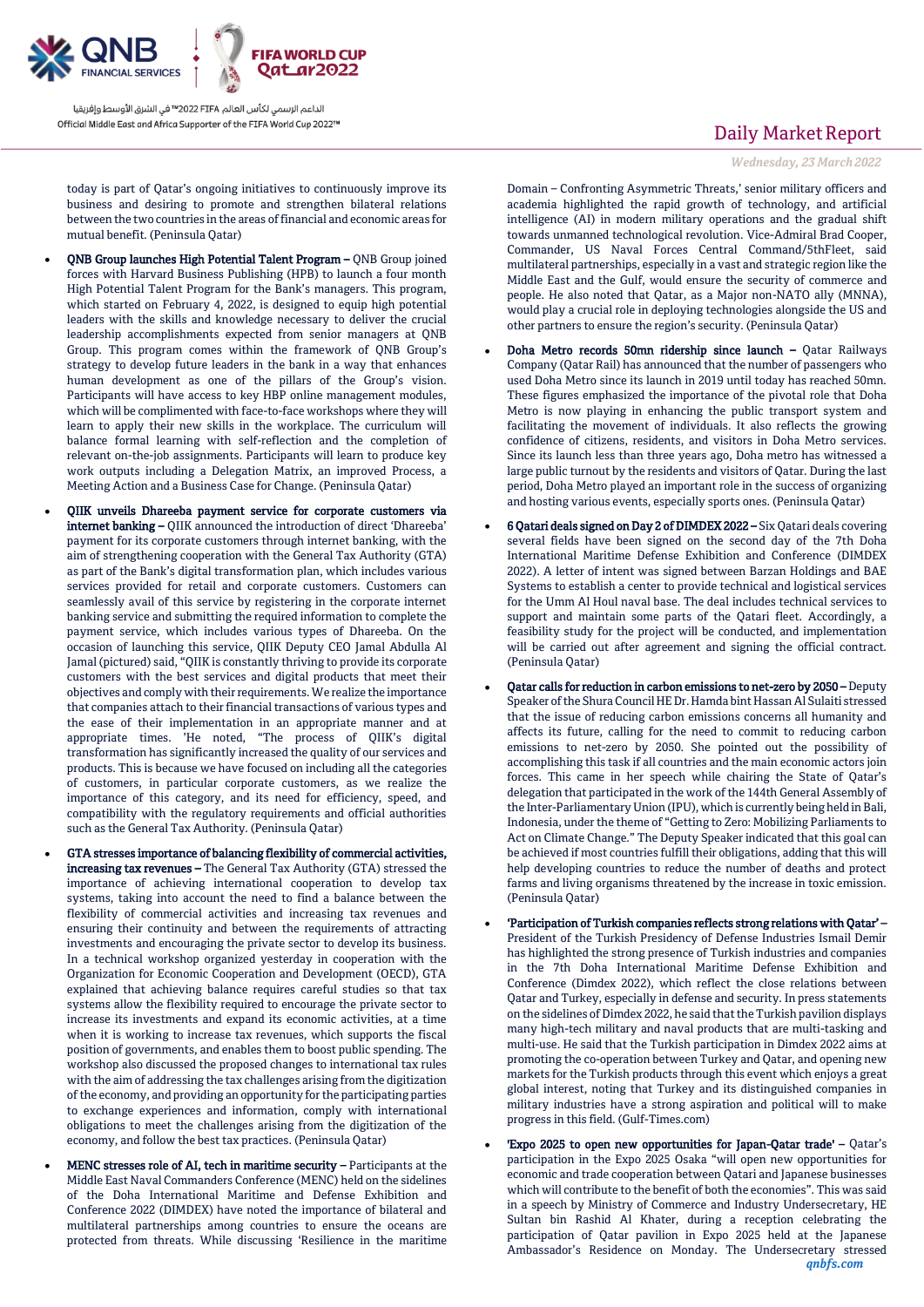

relations between the two countries are currently witnessing further growth and development across all fields. He likewise mentioned the recent celebration of 50 years of Qatar-Japan bilateral relations which are based on cooperation and friendship. "Our aim is to deepen and diversify these relations, not only in the energy and business sectors, but also through exchange in education, science, technology, culture, and sports," Al Khater explained. (Peninsula Qatar)

### *International*

- Fed policymakers call for bigger rate hikes to fight inflation Federal Reserve officials are helping shape market expectations for sharper interest-rate hikes to curb the surge in inflation, but have not managed to dispel fears the tightening cycle could blow a hole in the economy and labor market. "The Fed needs to move aggressively to keep inflation under control," St. Louis Fed President James Bullard told Bloomberg TV on Tuesday, calling for the central bank to raise its benchmark overnight interest rate to 3% this year. Bullard dissented last week as the rest of his colleagues agreed to raise the federal funds rate by just a quarter of a percentage point from the near-zero level it had been since March 2020. "Faster is better," he said Tuesday, and that view now appears to be gaining traction. On Monday, Fed Chair Jerome Powell said the central bank must move "expeditiously" to raise rates. When asked what would prevent the central bank raising rates by half a percentage point at the May 3-4 policy meeting, he responded: "Nothing." Big rate hikes will probably be needed at "some" of the remaining six Fed meetings this year, Cleveland Fed President Loretta Mester said Tuesday, as noted the ongoing impact of snarled supply chains on prices and echoed Powell's concerns that Russia's Ukraine war will push up on already too-high inflation. "I find it appealing to front-load some of the needed increases earlier rather than later in the process because it puts policy in a better position to adjust if the economy evolves differently than expected," she said. By year end, Mester said, rates should be about 2.5%, and rates need to rise further next year to bring inflation down. (Reuters)
	- US, Britain to continue trade dialogue in Scotland in April Top trade officials from the United States and Britain will meet in Scotland in April after two days of talks in the US port city of Baltimore on forging deeper and more inclusive trade relations, and a surprise deal on cutting tariffs. British trade minister Anne-Marie Trevelyan told reporters on Tuesday the meetings had energized efforts by the two historic allies to work together more closely and "stay ahead of the game in a fast-changing global economy." Trevelyan and US Trade Representative Katherine Tai met with industry executives and labor unions, toured the Baltimore port, and visited a minority-owned digital technology firm as part of wideranging dialogues aimed at finding new ways to expand trade and investment between the two countries. "America is at its best when we are working closely with our allies," Tai told a news conference. "Secretary Trevelyan and I want to preserve the historic nature of our special relationship while ensuring it properly addresses the urgent challenges of today's world." They both noted that close cooperation between Washington and London in their response to Russia for its invasion of Ukraine underscored the power of cooperation by democracies. The two trade officials spoke shortly before Trevelyan met with US Commerce Secretary Gina Raimondo and sealed an agreement that lifted US tariffs on UK steel and aluminum, and retaliatory British tariffs on US motorcycles, whiskey and other products. (Reuters)
- German fiscal policy to stave off stagflation The German government will tailor its public spending plans to avoid stagflation in Europe's biggest economy and keep at bay the risk of sliding into a cycle of rising prices and anemic growth, Finance Minister Christian Lindner said on Tuesday. "The goal of the federal government is to support growth in Germany and mitigate the impact of inflationary risks," Lindner said in a speech at the Bundestag lower house. "A development in the direction of stagflation would be a threat. People and the economy can rely on the government to apply its fiscal tools to avoid stagflation," he added in a speech to present his 2022 budget plans. The government would deploy measures to provide broad economic relief for the German public and could use a variety of tools, Lindner said, adding that a supplementary budget would address spending areas impacted by the war in Ukraine. The 2022 budget would mark a step towards a normalisation of fiscal policy after the coronavirus

## Daily Market Report

*Wednesday, 23 March2022*

crisis, he said. "The American Federal Reserve has already raised its key interest rates, the European Central Bank has announced a tightening of its monetary policy. This underlines the fact that the ECB sees the risks of inflation and is preparing for them." "This shows that we cannot rely on the central bank to organise growth and the state to finance it permanently with low interest rates," he said. "We have to make selfsustaining growth possible in this country and at the same time lead the state out of debt." (Reuters)

 Japan eyes more stimulus as record budget clears parliament – Japan stands ready to take further stimulus steps as economic and financial market uncertainty emerges over the Ukraine crisis, policymakers said on Tuesday, as parliament approved a record \$900bn state budget for the next fiscal year. The passage of the \$900bn budget through parliament paved the way for Prime Minister Fumio Kishida's administration to seek yet another spending package to support households facing rising food and fuel bills. "We will flexibly respond to the needs of further measures, while examining changes in the circumstances," Kishida told reporters. The government has proposed providing cash payouts to low income pensioners, while easing the pain of surging fuel prices through subsidies and tax incentives for consumers. Finance Minister Shunichi Suzuki also said he would respond as appropriate if additional measures were needed, although he said he was not considering compiling an extra stimulus budget now. "We need to consider compiling an extra budget as well as tapping emergency budget reserves depending on the situation," said Natsuo Yamaguchi, head of Kishida's coalition partner. The annual budget lacked steps to cope with rising prices, he said. Even before passage of the budget for the 12 months from April 1, Kishida has come under pressure from ruling and opposition lawmakers to compile a fresh stimulus. (Reuters)

### *Regional*

- S&P: GCC asset sales will increase transparency, revenues Asset sales by government related entities (GRE) in the GCC will increase transparency, broaden funding sources and support capital market development, according to S&P. The move is credit neutral as long as their strong underlying financial positions do not change significantly and the government remains the majority controlling shareholder, the rating agency said. S&P said GCC governments, particularly Saudi Arabia and the UAE, are accelerating the sale of minority stakes in GREs, which is a positive trend that is further developing the debt and equity markets of the countries. It will also create revenue generation opportunities for the individual governments and increasing market transparency, the agency said in a RatingsDirect update, and is evidence of the strong underlying financial position of the GREs. "We believe that, with the exception of Oman, GCC governments have sufficiently strong balance sheets, in relation to the level of outstanding GRE debt, to absorb financial distress in the GRE sector, without materially worsening their overall fiscal positions," the agency said, adding: "Nevertheless, we note that bringing in private investors should share the burden of any costs related to financial distress at the GREs beyond the government. "More generally, if the new shareholders bring expertise and new technologies, along with their equity injections, the respective economies could benefit from increased productivity." (Bloomberg, Zawya)
- GCC countries' energy trade seen growing at annual 20% The chief executive officer of GCC Interconnection Authority (GCCIA) Engineer Ahmed al-Ibrahim stated that the trade exchange of energy through the Gulf electrical interconnection network is promising and is growing at a rate of 15%-20% annually. It has achieved economic savings for the GCC countries that exceeded \$3bn since the full operation of the Gulf Electricity Interconnection Project in 2009 until now, said. In an exclusive statement on the sidelines of the authority's participation in the 7th General Conference of the Arab Union of Electricity, al-Ibrahim told Qatar News Agency that savings amounted to \$192mn last year, up from \$182mn in 2020. He added that these savings came as a result of reducing operating and maintenance expenses, costs in terms of energy management and carbon emissions, and the costs of establishing fiberoptic networks. (Bloomberg, Gulf-Times.com)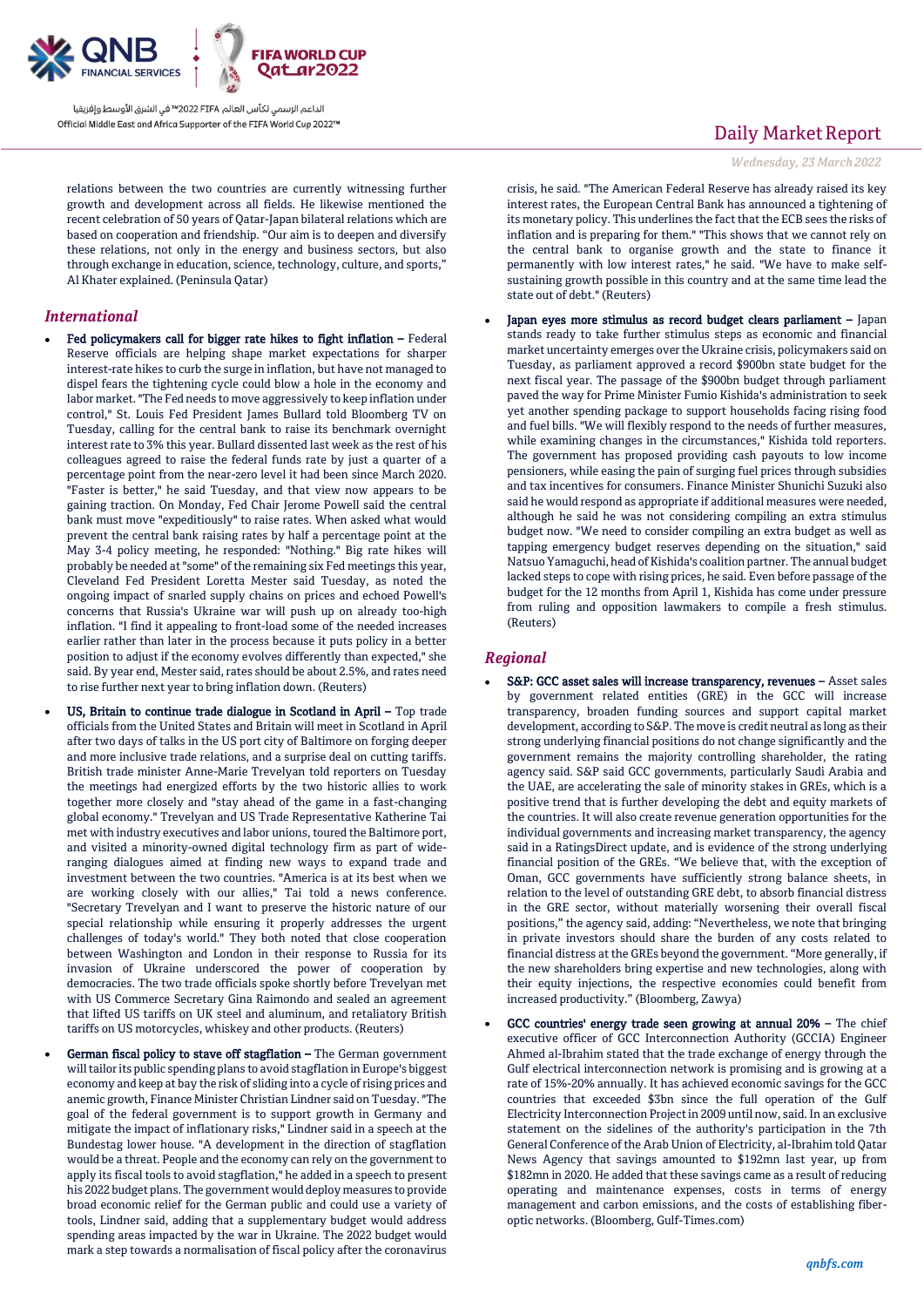

- PwC: Middle East consumers healthier, more digital and prioritize sustainability – The latest edition of PwC's Global Consumer Insights Pulse Survey showed that Middle East shoppers are becoming increasingly influenced by sustainability issues and prioritizing health and wellbeing. The survey highlighted a general shift in consumer behavior as a result of the pandemic. For example, Middle East shoppers believe that they are now healthier (67% vs. 51% globally), more digital (65% vs. 53% globally) and have better work-life balance (66% vs. 60% globally). They are also more likely than ever to take into account sustainability considerations when making a purchase. In fact, 60% of regional respondents believe they are more eco-friendly than six months ago and 53% are always or frequently buying eco-friendly products (vs. 42% globally). (Zawya)
- Saudi pharmacy firm Nahdi soars on debut after \$1.36bn IPO Nahdi Medical Co, Saudi Arabia's market leader in retail pharmacies, made a strong market debut on Tuesday, opening 16.8% above its initial public offering price. Nahdi is among several IPOs hitting the Saudi market since Aramco's listing, as the country encourages family-owned businesses to list, while the Public Investment Fund, the main sovereign wealth fund, has monetized assets through share sales. Nahdi opened at 153 riyals (\$40.79), up from an IPO price of SAR131, Refinitiv Eikon data showed. Nahdi had raised \$1.36 billion in the country's biggest IPO since Saudi Aramco's (2222.SE) listing in 2019. Nahdi has 1,151 pharmacies, catering to more than 100 million customers, as well polyclinics and express clinics. It plans to boost primary healthcare services and expand further in the Gulf countries. (Reuters)
- S&P Global assigns Saudi-based APICORP 'AA-' rating Saudi-based multilateral lending institution, The Arab Petroleum Investments Corporation (APICORP), has received an 'AA-' credit rating from S&P Global, reflecting the robust financial performance and risk profile. With this latest S&P credit rating, APICORP becomes one of the highest rated Arab financial institutions, holding ratings of 'AA-' from S&P, 'AA' from Fitch, and 'Aa2' from Moody's, the energy-focused development bank said in a statement. (Zawya)
- Saudi Arabia reaffirms 'essential role' of OPEC+ oil agreement Saudi Arabia's cabinet reaffirmed on Tuesday "the essential role" of the OPEC+ agreement in terms of bringing balance and stability to oil markets, state news agency (SPA) reported. Global energy prices have skyrocketed in the wake of Russia's invasion of Ukraine and sanctions on Russian oil and gas. On Monday, oil prices increased by more than \$6, with Brent crude climbing above \$114 a barrel. (Bloomberg)
- S&P: The Saudi sovereign fund will have a central role in monetizing government assets – S&P Global Ratings said that the governments of the major Gulf Cooperation Council countries, specifically Saudi Arabia and the UAE, are accelerating the sale of minority stakes in governmentrelated entities. The agency added, in a report seen by "Mubasher" today, Tuesday, that this positive trend contributes to developing countries' debt and equity markets, creating revenue-generating opportunities for the governments of these countries, and enhancing transparency in the market as a result of disclosure requirements for issuing entities. S&P explained that this trend is also evidence of the strong financial position of government-related entities, noting that it believes that these sales have no impact on the credit position of government-related entities; As long as there is no noticeable change in their strong core financial positions, and as long as the government is still the majority shareholder. The agency indicated that the Kingdom of Saudi Arabia is working, under Vision 2030, to diversify revenues away from oil, promote the development of the private sector through investments in various sectors such as tourism, energy, industry, and others, and further deepen its capital markets. (Bloomberg)
- Saudis, Kuwaitis to develop disputed Neutral Zone field Kuwait and Saudi Arabia have finalized an agreement to develop the offshore Dorra gas field in the Neutral Zone that is shared between the two Mideast Gulf countries. But poor demarcation of the countries' maritime borders with Iran, which claims a 5% share of the field, could complicate matters if they fail to co-ordinate with Tehran. The agreement, which was signed by Kuwait's oil minister Muhammad al-Fares and his Saudi counterpart Prince Abdulaziz bin Salman in Kuwait late yesterday, envisages

## Daily Market Report

*Wednesday, 23 March2022*

production from the 35 trillion ft<sup>3</sup> (991bn m<sup>3</sup>) shared field to reach 1bn ft<sup>3</sup>/d of natural gas and up to 84,000 b/d of condensate. The Dorra field would become the third producing asset in the Neutral Zone, after the 300,000 b/d capacity offshore Khafji field, and the near-250,000 b/d capacity onshore Wafra field. Development will be carried out by Al-Khafji Joint Operations (KJO), a joint venture between the state-owned entities Kuwait Gulf Oil (KGOC) and Aramco Gulf Operations, which also operates the Khafji field. KJO will now be responsible to find a consultant to conduct the engineering studies needed to prepare the development plan. The gas and condensate produced at the field will be split 50:50 between the two countries, as is normal practice with all production from the Neutral Zone. Saudi Arabia's share of the production will be sent to Aramco Gulf Operations' facilities in Khafji, and Kuwait's share to KGOC's facilities in al-Zour. (Bloomberg)

- Riyadh's strategy aims to raise capital's rank to be among the top 10 cities – The Riyadh's strategy aims to raise Saudi Arabia' capital's ranking from the 40th level to reach among the top 10 cities' economies globally, Mayor of Riyadh Region Prince Faisal Bin Abdulaziz Bin Ayyaf said. Prince Faisal, during the 19th General Conference of the Arab Towns Organization hosted by the Riyadh Municipality, said that the Riyadh's strategy, which will be launched soon, revolves around strengthening the role of Riyadh as a main engine for development. Riyadh's strategy also aims to bring together population's, minds and talents, through which it attracts capital, enabling its children and future generations to build its aspired future. The strategy seeks to raise Riyadh's population from 7.5mn at the present time to between 15 and 20 million in 2030, Prince Faisal stressed. (Zawya)
- DP World conditionally agrees to restructure of French ports JV Dubaibased global port operator DP World Limited has conditionally agreed to restructure its interest in a joint venture (JV) which operates two French ports. DP World agreed with Terminal Link SA, a joint venture 51% owned by CMA CGM and 49% owned by China Merchants Port, to restructure Portsynergy SAS, which is a 50:50 joint venture and a holding company for subsidiaries Génénerale de Manutention Portuaire SA (GMP) and Eurofos SARL (Eurofos). The companies operate container terminals under long-term concession agreements in Le Havre, on the northwestern coast of France, and in Port of Fos, close to Marseille in the south of France, DP World said. (Zawya)
- UAE, GCC states move to sell stakes in govt entities to further develop debt, equity markets – The UAE and other Gulf states are accelerating the sale of minority stakes in government-related entities (GRE) which is a positive trend and help further develop the debt and equity markets, global ratings agency S&P said on Tuesday. Timucin Engin, a primary credit analyst at S&P, said stake sale will create revenue generation opportunities for individual governments, and also increase market transparency due to disclosure requirements for issuing entities. He expects these GRE sales to be broadly credited neutral for sovereign creditworthiness in the GCC. "We do not expect revenue generated by the share sales to materially improve the public finances of the respective governments. We view the GRE sector as generating only limited contingent liabilities for their respective governments in most of the region. We believe that, with the exception of Oman, GCC governments have sufficiently strong balance sheets, in relation to the level of outstanding GRE debt, to absorb financial distress in the GRE sector, without materially worsening their overall fiscal positions," Engin said in a note released on Tuesday. Highlighting the advantages of bringing in new private investors, he said the new shareholders bring expertise and new technologies, along with their equity injections, hence the respective economies could benefit from increased productivity. (Bloomberg)
- UAE represents 77% of GCC investments in Latin America The UAE has represented 77% of the GCC investments worth \$4bn in Latin American markets between 2016 and 2021, according to a whitepaper released by the Dubai Chamber of Commerce in collaboration with Economist Impact. "Cultivating Ties: Deepening Trade and Investment Between Latin America and the GCC" report was published ahead of the Global Business Forum Latin America 2022, set to be held on 23-24 March at Expo 2020 Dubai's Dubai Exhibition Centre. The report's figures were released from a survey of 200 senior executives across various sectors in Latin America,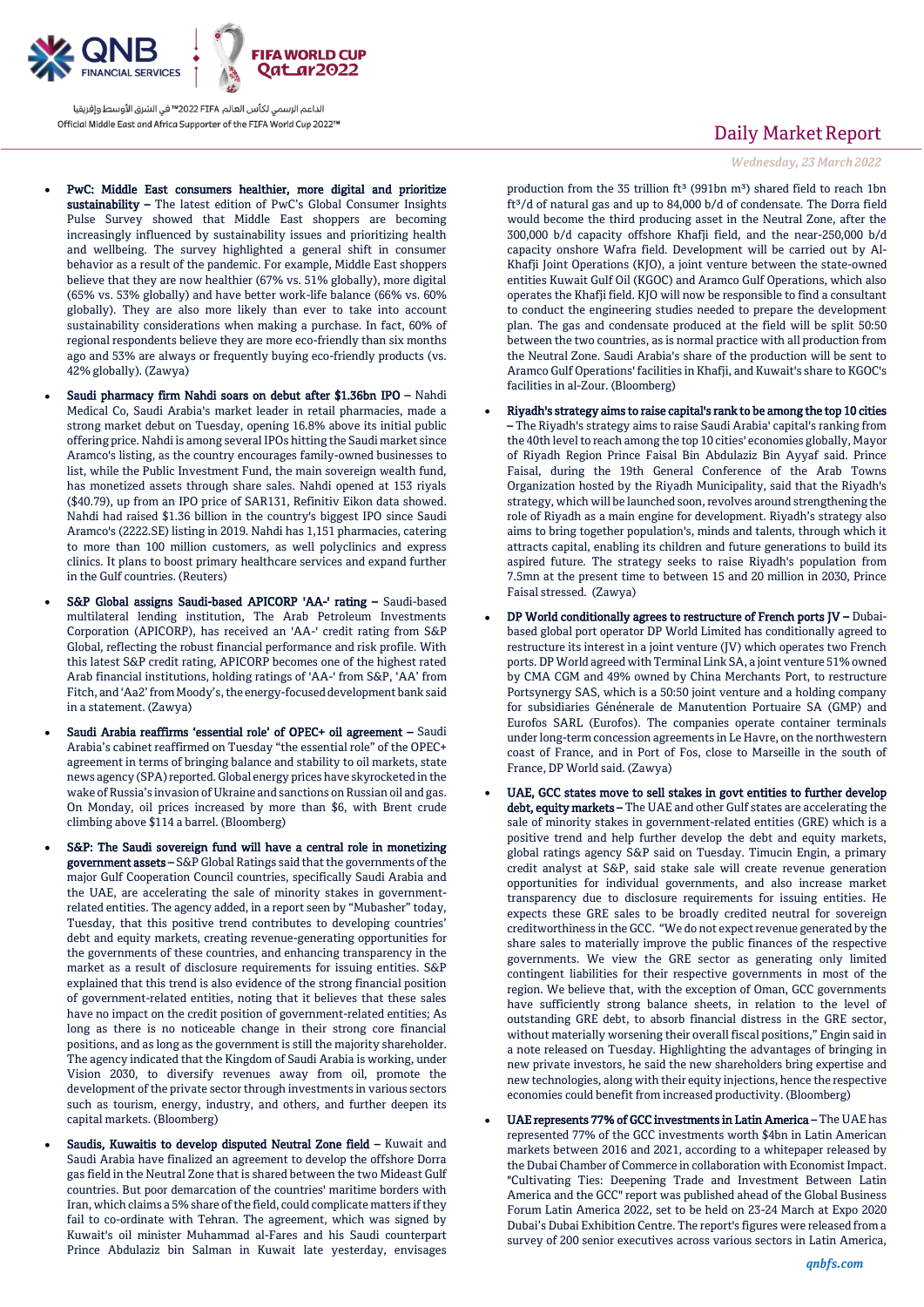

carried out between May and July 2021. Saudi Arabia has owned 22% of GCC investments to Latin America during 2016-2021, followed by Qatar with 1%. Half of the GCC investments to Latin America were injected into logistics, distribution, and transportation companies, with DP World holding a large share of the investments. Meanwhile, the GCC countries recorded around \$500mn foreign direct investments (FDIs) from Latin America between 2017 and 2021. (Bloomberg, Zawya)

- S&P: The UAE will maintain the activity of the IPO market in 2022 S&P Global Ratings expects the market for the initial public offering of government-related entities to remain active in 2022 in the UAE. The agency said in a report, that the governments of the Gulf Cooperation Council countries, specifically Saudi Arabia and the UAE, are working to accelerate the sale of minority stakes in government-related entities. She added that this positive trend contributes to developing countries' debt and equity markets, and creating revenue-generating opportunities for the governments of these countries. The agency commended the efforts of the Abu Dhabi government over the past five years to reorganize some government-related entities in it, and to attract institutional investors to support the development of the non-oil economy and capital markets in Abu Dhabi. There have been major mergers, beginning with the banking sector, such as the merger of First Gulf Bank and National Bank of Abu Dhabi in 2017, and the mergers extending to major sovereign wealth funds, such as the merger between Mubadala and the International Petroleum Investment Company. The agency expects that both Mubadala and the Holding Company will remain active players in the capital markets over the next few years. (Bloomberg)
- Musabih: CEPA paves way for new era of growth for UAE, India trade Ahmed Mahboob Musabih, Director-General of Dubai Customs and CEO of Ports, Customs and Free Zone Corporation, said that the Comprehensive Economic Partnership Agreement (CEPA) between the UAE and India paves the way for a new era of joint economic growth and prosperity in the two countries, improves mutual access to markets, enhances economic and investment opportunities and paves the way for broader prospects. Speaking at the 3rd Edition of LOGIX India, in Dubai, supported by the UAE's National Association of Freight and Logistics (NAFL), Musabih said, "The agreement aims to raise the value of non-oil trade from US\$40bn annually to US\$100bn within five years, which creates tremendous opportunities for the business community and companies in both countries." (Zawya)
- US welcomes trilateral summit between Egypt, Israel, UAE The US State Department said it welcomed the trilateral summit on Tuesday between the leaders of Egypt, Israel and the United Arab Emirates, who met in Sharm el-Sheikh for talks on the economic impact of Russia's invasion of Ukraine and the growing influence of Iran in the region. State Department spokesperson Ned Price told reporters that US Special Envoy for Iran Robert Malley has been in close consultations with Gulf partners. (Zawya)
- Abu Dhabi crown prince says UAE keen on energy security, global markets balance – Abu Dhabi's Crown Prince spoke with Azerbaijan's president about the global energy market in light of the Ukraine crisis, and stressed that the UAE is keen on energy security globally and the stability and balance of energy markets, state news agency WAM reported on Tuesday. Sheikh Mohammed bin Zayed Al Nahyan also discussed with Azerbaijan's president, Ilham Aliyev, bilateral relations, especially in fields of economy, trade, energy, in addition to a number of regional and international issues of common concern. (Zawya)
- Abu Dhabi Chamber discusses economic cooperation with Turkey's ULUSKON – The Abu Dhabi Chamber of Commerce and Industry and the International Investment and Business Confederation (ULUSKON) discussed setting up trade and investment partnership between the two establishments. This came during a meeting between Mohamed Helal Al Mheiri, Director-General of Abu Dhabi Chamber, and Nezaket Emine Atasoy, President of ULUSKON, at the Chamber's headquarters in Abu Dhabi. Al Mheiri commended ULUSKON's role in improving Turkish investments around the globe, expressing high hopes in increasing trade and joint investments between Abu Dhabi and Turkey. (Zawya)
- 13 projects in Oman approved The Board of Directors of the Agricultural and Fisheries Development Fund has approved 13 projects in the

## Daily Market Report

*Wednesday, 23 March2022*

agriculture and fisheries sectors estimated to cost over OMR 1mn. Oman News Agency (ONA), reported that the Board of Directors of the Agricultural and Fisheries Development Fund approves 13 projects with a total estimated cost of OMR 1,300,000 related to the agriculture sector (plant and animal) and the fisheries sector. The projects will be implemented in various governorates of the Sultanate of Oman. (Zawya)

 New rules to protect data in Bahrain – New rules to enhance personal data security have been announced. Justice, Islamic Affairs and Endowments Minister Shaikh Khaled bin Ali Al Khalifa has issued 10 orders that regulate provisions related to processing personal data by public and private entities, the Personal Data Protection Authority said yesterday. These include the technical and organizational measures to be met that guarantee protection of data, rules and procedures for processing sensitive personal data, transferring personal data cross-border, conditions to be met while creating public accessible registers, determining the fees for the licensing of data protection guardians and its renewal and cases of waiver and refund. (Zawya)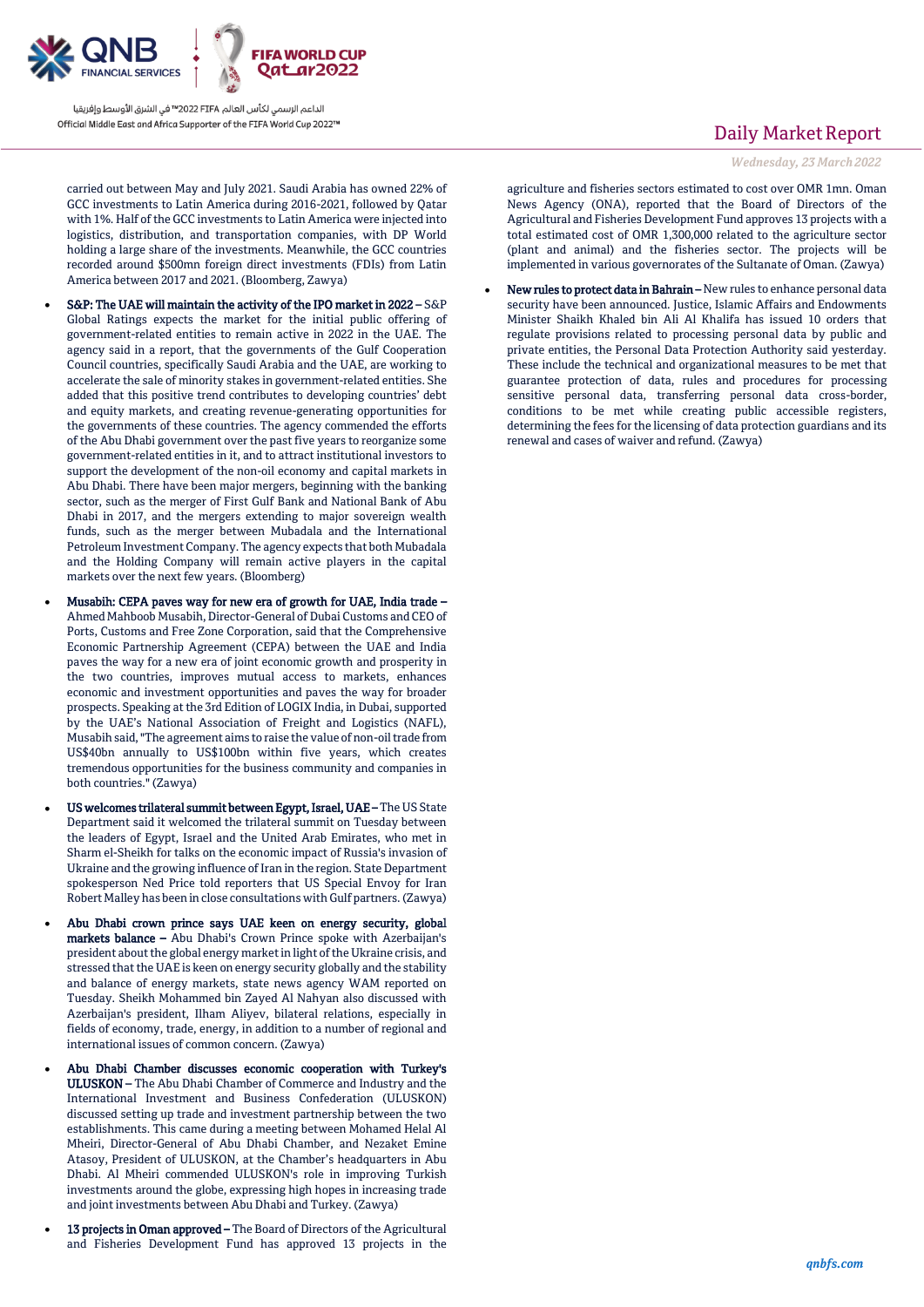

## Daily Market Report

*Wednesday, 23 March2022*

### *Rebased Performance*



#### 0.4% 0.1% 0.9% 1.1% 0.3% 0.7% (0.3%) (0.4%) 0.0% 0.4% 0.8% 1.2% Saudi Arabia Qatar Kuwait Bahrain Oman Abu Dhabi Dubai

*Source: Bloomberg*

*Source: Bloomberg*

*Daily Index Performance*

| Close ( \$) | 1D%   | WTD%  | YTD%  |
|-------------|-------|-------|-------|
| 1,921.69    | (0.7) | 0.0   | 5.1   |
| 24.78       | (1.7) | (0.7) | 6.3   |
| 115.48      | (0.1) | 7.0   | 48.5  |
| 111.76      | (0.3) | 6.7   | 48.6  |
| 5.00        | 4.8   | 2.0   | 36.6  |
| 142.50      | 0.7   | 4.8   | 26.9  |
| 168.00      | 0.4   | 5.2   | 20.6  |
| 1.10        | 0.1   | (0.2) | (3.0) |
| 120.80      | 1.1   | 1.4   | 5.0   |
| 1.33        | 0.7   | 0.6   | (2.0) |
| 1.07        | 0.1   | (0.1) | (2.2) |
| 0.75        | 0.9   | 0.7   | 2.9   |
| 98.49       | (0.0) | 0.3   | 3.0   |
| 118.69      | 0.0   | 0.0   | 58.9  |
| 0.20        | 0.5   | 2.2   | 13.4  |
|             |       |       |       |

#### *Source: Bloomberg*

| <b>Global Indices Performance</b> | <b>Close</b> | 1D%* | WTD%* | YTD%*  |
|-----------------------------------|--------------|------|-------|--------|
| <b>MSCI</b> World Index           | 3,040.37     | 1.0  | 1.0   | (5.9)  |
| DJ Industrial                     | 34,807.46    | 0.7  | 0.2   | (4.2)  |
| S&P 500                           | 4,511.61     | 1.1  | 1.1   | (5.3)  |
| NASDAQ 100                        | 14,108.82    | 2.0  | 1.5   | (9.8)  |
| STOXX 600                         | 458.65       | 0.8  | 0.6   | (9.0)  |
| <b>DAX</b>                        | 14,473.20    | 0.9  | 0.1   | (11.2) |
| <b>FTSE 100</b>                   | 7,476.72     | 1.0  | 1.5   | (0.9)  |
| <b>CAC 40</b>                     | 6,659.41     | 1.1  | 0.3   | (9.9)  |
| Nikkei                            | 27,224.11    | 0.1  | 0.1   | (9.9)  |
| <b>MSCI EM</b>                    | 1,131.41     | 1.4  | 0.8   | (8.2)  |
| <b>SHANGHAI SE Composite</b>      | 3,259.86     | 0.0  | 0.2   | (10.6) |
| <b>HANG SENG</b>                  | 21,889.28    | 3.1  | 2.2   | (6.8)  |
| <b>BSE SENSEX</b>                 | 57,989.30    | 1.4  | 0.0   | (2.6)  |
| Bovespa                           | 117,272.44   | 1.7  | 3.4   | 26.3   |
| $RTS^*$                           | 936.94       | 0.0  | 0.0   | (41.3) |

*Source: Bloomberg (\*\$ adjusted returns; #Market was closed on March 22, 2022)*